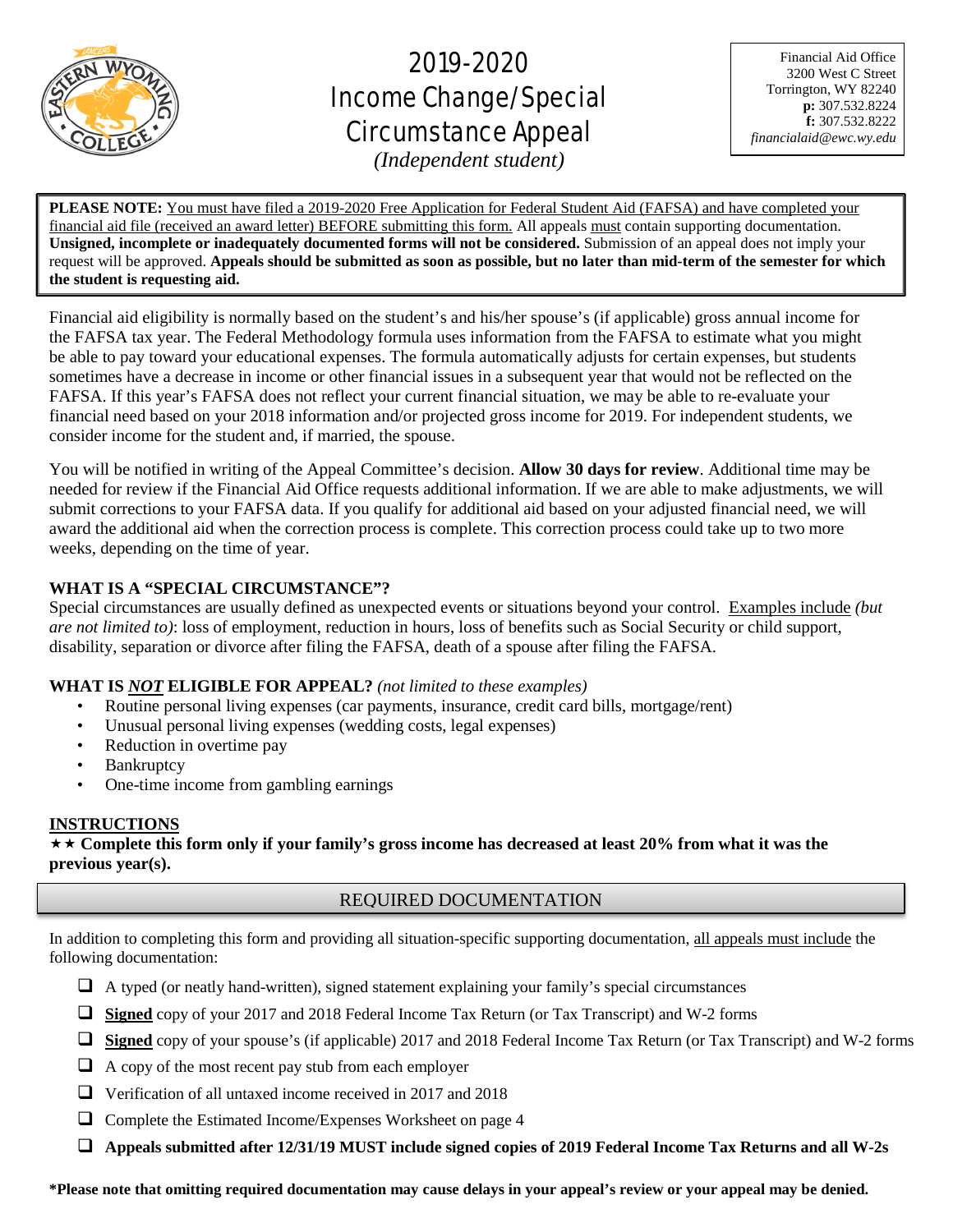## A: STUDENT INFORMATION

| Last Name                                  | <b>First Name</b>                                      | M.I. | <b>EWC Student ID Number</b>     | Social Security Number (last four digits) |  |
|--------------------------------------------|--------------------------------------------------------|------|----------------------------------|-------------------------------------------|--|
|                                            |                                                        |      |                                  |                                           |  |
| Mailing Address (include apartment number) |                                                        |      | E-mail Address                   |                                           |  |
| City, ST, Zip                              |                                                        |      | Phone Number (include area code) |                                           |  |
|                                            |                                                        |      |                                  |                                           |  |
|                                            | B: REASON FOR SUBMITTING APPEAL (check all that apply) |      |                                  |                                           |  |

### **A. Unemployment or reduction of hours or wages**

Student or spouse who worked in 2017 is now unemployed or has had work hours and/or wage rate reduced.

#### **Required documentation:**

- $\Box$  Copy of last pay stub(s) from previous employer(s)
- $\Box$  Copy of letter from employer on letterhead verifying the release from employment or reduction in hours/wages, the date the change became effective and the duration of the reduction if temporary
- $\Box$  Notice of eligibility or denial for unemployment benefits
- □ Copy of disability benefit statement if applicable

## **B. Medical or dental expenses**

You or your spouse made payments for expenses not covered by insurance. **Medical expenses** *for which you received no insurance or other reimbursement* **must exceed 11% of the family's taxable income** in order to be considered.

#### **Required documentation:**

- $\Box$  Submit copies of receipts or billing statements showing amounts for which you received no insurance or other reimbursement, as well as documentation of payment
- $\Box$  Total medical expenses for which you received no insurance or other reimbursement(s): \$

#### **C. Retirement**

Student or spouse who worked in 2017 has retired.

#### **Required documentation:**

- $\Box$  Copy of last pay stub(s) from previous employer(s)
- $\Box$  Copy of retirement benefit statement
- $\Box$  Letter from previous employer on letterhead stating last date of employment

## **D. Death of spouse**

Spouse passed away after the FAFSA was filed.

#### **Required documentation:**

 $\Box$  Copy of death certificate, obituary, or funeral program

#### **E. Separation or divorce**

Student was married when the FAFSA was filed, but has now separated or divorced.

#### **Required documentation:**

 $\Box$  Court documentation verifying legal separation or divorce, or letter from attorney documenting that legal proceedings have begun

#### **F. Reduction or loss of support or benefits**

Student or spouse received support or benefits in 2017 that have been terminated or reduced. Support or benefits may include: worker's compensation, unemployment benefits, child support, Social Security benefits, pensions, etc.

#### **Required documentation:**

- $\Box$  Last check stub or printout of benefit received
- $\Box$  Letter from agency on letterhead verifying the date and amount of benefit lost

## **G. One-time income**

Student or spouse received non-recurring income in 2017 from a pension, IRA, annuity, inheritance, settlement, etc.

#### **Required documentation:**

- Copy of form 1099 or other statement from paying agency showing the one-time income
- Explain why the one-time income is not available for education expenses; include documentation.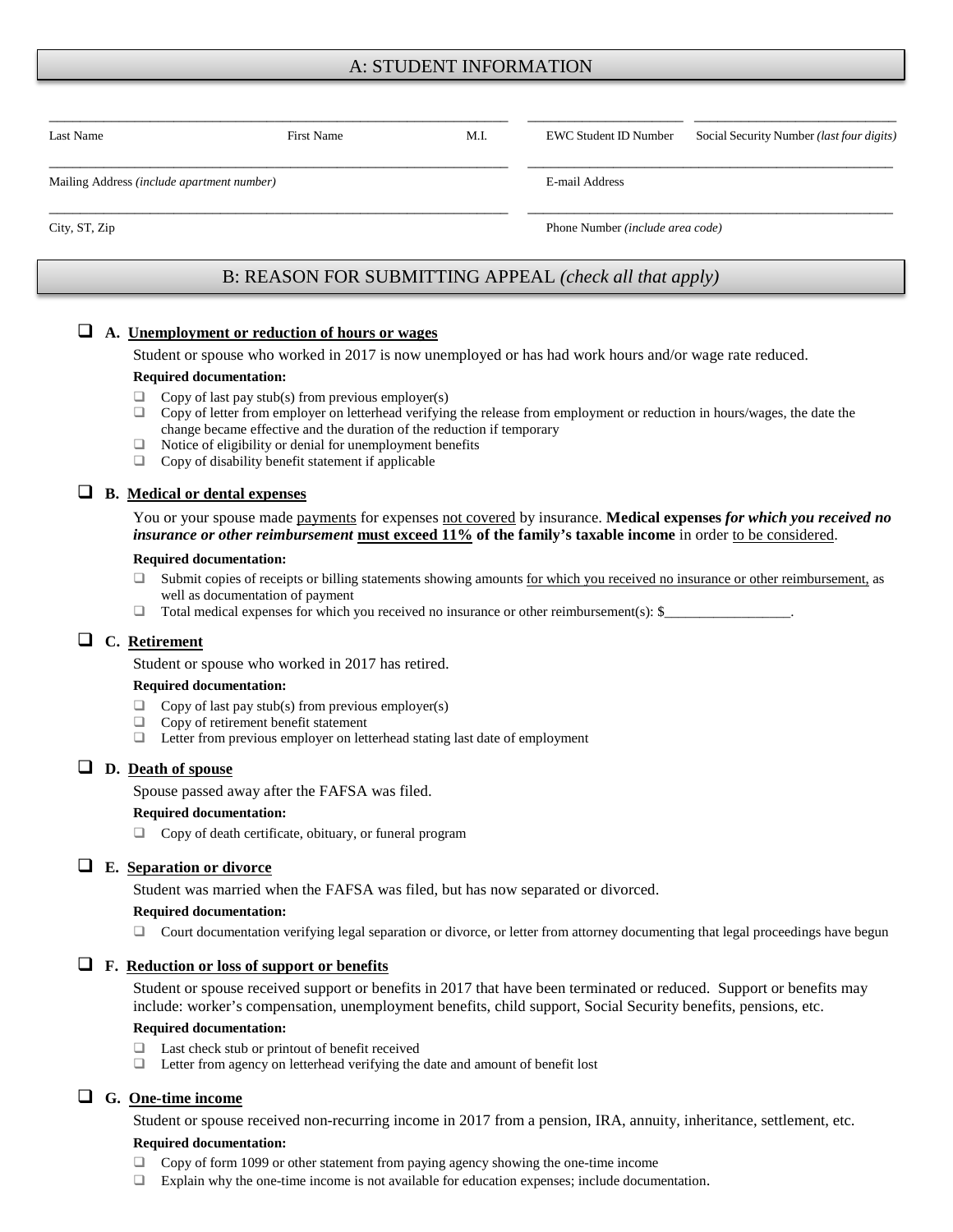## **H. Dislocated Worker/Displaced Homemaker**

Student/spouse is a Dislocated Worker if he/she is receiving unemployment benefits due to being laid off or losing a job and is unlikely to return to a previous occupation or was self-employed but is now unemployed due to economic conditions or natural disaster. A Displaced Homemaker is generally a person who previously provided unpaid services to the family (e.g. stay-at-home parent), is no longer supported by the spouse, is unemployed or underemployed, and is having trouble finding or upgrading employment.

#### **Required documentation:**

- $\Box$  Copy of letter from employer on letterhead verifying the release from employment or reduction in hours/wages, the date the change became effective and the duration of the reduction if temporary
- $\Box$  Notice of eligibility or denial for unemployment benefits

## **I. Other**

You or your spouse has other unusual circumstances not listed above.

#### **Required documentation:**

- $\Box$  Explain the circumstances in detail, including the impact on your ability to pay for your educational expenses
- Attach supporting documentation of the circumstances

# C: EXPLANATION OF SPECIAL CIRCUMSTANCES

**For the following questions, ONLY include information for the student and spouse (if applicable), whose income was included on the 2019-2020 Free Application for Federal Student Aid (FAFSA).**

Whose income decreased?

What date did the change in circumstance occur?

**\*Explain below (or attach a typed, signed personal statement explaining), in as much detail as possible, why you are requesting a change in income. Please list dates that the changes occurred and how it impacted your income. You must provide appropriate documentation. Be as detailed as possible about the change in your circumstances.** 

\_\_\_\_\_\_\_\_\_\_\_\_\_\_\_\_\_\_\_\_\_\_\_\_\_\_\_\_\_\_\_\_\_\_\_\_\_\_\_\_\_\_\_\_\_\_\_\_\_\_\_\_\_\_\_\_\_\_\_\_\_\_\_\_\_\_\_\_\_\_\_\_\_\_\_\_\_\_\_\_\_\_\_\_\_\_\_\_\_\_\_\_\_\_\_\_\_\_\_\_\_\_\_\_\_\_\_\_

\_\_\_\_\_\_\_\_\_\_\_\_\_\_\_\_\_\_\_\_\_\_\_\_\_\_\_\_\_\_\_\_\_\_\_\_\_\_\_\_\_\_\_\_\_\_\_\_\_\_\_\_\_\_\_\_\_\_\_\_\_\_\_\_\_\_\_\_\_\_\_\_\_\_\_\_\_\_\_\_\_\_\_\_\_\_\_\_\_\_\_\_\_\_\_\_\_\_\_\_\_\_\_\_\_\_\_\_

\_\_\_\_\_\_\_\_\_\_\_\_\_\_\_\_\_\_\_\_\_\_\_\_\_\_\_\_\_\_\_\_\_\_\_\_\_\_\_\_\_\_\_\_\_\_\_\_\_\_\_\_\_\_\_\_\_\_\_\_\_\_\_\_\_\_\_\_\_\_\_\_\_\_\_\_\_\_\_\_\_\_\_\_\_\_\_\_\_\_\_\_\_\_\_\_\_\_\_\_\_\_\_\_\_\_\_\_

\_\_\_\_\_\_\_\_\_\_\_\_\_\_\_\_\_\_\_\_\_\_\_\_\_\_\_\_\_\_\_\_\_\_\_\_\_\_\_\_\_\_\_\_\_\_\_\_\_\_\_\_\_\_\_\_\_\_\_\_\_\_\_\_\_\_\_\_\_\_\_\_\_\_\_\_\_\_\_\_\_\_\_\_\_\_\_\_\_\_\_\_\_\_\_\_\_\_\_\_\_\_\_\_\_\_\_\_

\_\_\_\_\_\_\_\_\_\_\_\_\_\_\_\_\_\_\_\_\_\_\_\_\_\_\_\_\_\_\_\_\_\_\_\_\_\_\_\_\_\_\_\_\_\_\_\_\_\_\_\_\_\_\_\_\_\_\_\_\_\_\_\_\_\_\_\_\_\_\_\_\_\_\_\_\_\_\_\_\_\_\_\_\_\_\_\_\_\_\_\_\_\_\_\_\_\_\_\_\_\_\_\_\_\_\_\_

\_\_\_\_\_\_\_\_\_\_\_\_\_\_\_\_\_\_\_\_\_\_\_\_\_\_\_\_\_\_\_\_\_\_\_\_\_\_\_\_\_\_\_\_\_\_\_\_\_\_\_\_\_\_\_\_\_\_\_\_\_\_\_\_\_\_\_\_\_\_\_\_\_\_\_\_\_\_\_\_\_\_\_\_\_\_\_\_\_\_\_\_\_\_\_\_\_\_\_\_\_\_\_\_\_\_\_\_

\_\_\_\_\_\_\_\_\_\_\_\_\_\_\_\_\_\_\_\_\_\_\_\_\_\_\_\_\_\_\_\_\_\_\_\_\_\_\_\_\_\_\_\_\_\_\_\_\_\_\_\_\_\_\_\_\_\_\_\_\_\_\_\_\_\_\_\_\_\_\_\_\_\_\_\_\_\_\_\_\_\_\_\_\_\_\_\_\_\_\_\_\_\_\_\_\_\_\_\_\_\_\_\_\_\_\_\_

\_\_\_\_\_\_\_\_\_\_\_\_\_\_\_\_\_\_\_\_\_\_\_\_\_\_\_\_\_\_\_\_\_\_\_\_\_\_\_\_\_\_\_\_\_\_\_\_\_\_\_\_\_\_\_\_\_\_\_\_\_\_\_\_\_\_\_\_\_\_\_\_\_\_\_\_\_\_\_\_\_\_\_\_\_\_\_\_\_\_\_\_\_\_\_\_\_\_\_\_\_\_\_\_\_\_\_\_

\_\_\_\_\_\_\_\_\_\_\_\_\_\_\_\_\_\_\_\_\_\_\_\_\_\_\_\_\_\_\_\_\_\_\_\_\_\_\_\_\_\_\_\_\_\_\_\_\_\_\_\_\_\_\_\_\_\_\_\_\_\_\_\_\_\_\_\_\_\_\_\_\_\_\_\_\_\_\_\_\_\_\_\_\_\_\_\_\_\_\_\_\_\_\_\_\_\_\_\_\_\_\_\_\_\_\_\_

\_\_\_\_\_\_\_\_\_\_\_\_\_\_\_\_\_\_\_\_\_\_\_\_\_\_\_\_\_\_\_\_\_\_\_\_\_\_\_\_\_\_\_\_\_\_\_\_\_\_\_\_\_\_\_\_\_\_\_\_\_\_\_\_\_\_\_\_\_\_\_\_\_\_\_\_\_\_\_\_\_\_\_\_\_\_\_\_\_\_\_\_\_\_\_\_\_\_\_\_\_\_\_\_\_\_\_\_

\_\_\_\_\_\_\_\_\_\_\_\_\_\_\_\_\_\_\_\_\_\_\_\_\_\_\_\_\_\_\_\_\_\_\_\_\_\_\_\_\_\_\_\_\_\_\_\_\_\_\_\_\_\_\_\_\_\_\_\_\_\_\_\_\_\_\_\_\_\_\_\_\_\_\_\_\_\_\_\_\_\_\_\_\_\_\_\_\_\_\_\_\_\_\_\_\_\_\_\_\_\_\_\_\_\_\_\_

\_\_\_\_\_\_\_\_\_\_\_\_\_\_\_\_\_\_\_\_\_\_\_\_\_\_\_\_\_\_\_\_\_\_\_\_\_\_\_\_\_\_\_\_\_\_\_\_\_\_\_\_\_\_\_\_\_\_\_\_\_\_\_\_\_\_\_\_\_\_\_\_\_\_\_\_\_\_\_\_\_\_\_\_\_\_\_\_\_\_\_\_\_\_\_\_\_\_\_\_\_\_\_\_\_\_\_\_

\_\_\_\_\_\_\_\_\_\_\_\_\_\_\_\_\_\_\_\_\_\_\_\_\_\_\_\_\_\_\_\_\_\_\_\_\_\_\_\_\_\_\_\_\_\_\_\_\_\_\_\_\_\_\_\_\_\_\_\_\_\_\_\_\_\_\_\_\_\_\_\_\_\_\_\_\_\_\_\_\_\_\_\_\_\_\_\_\_\_\_\_\_\_\_\_\_\_\_\_\_\_\_\_\_\_\_\_

\_\_\_\_\_\_\_\_\_\_\_\_\_\_\_\_\_\_\_\_\_\_\_\_\_\_\_\_\_\_\_\_\_\_\_\_\_\_\_\_\_\_\_\_\_\_\_\_\_\_\_\_\_\_\_\_\_\_\_\_\_\_\_\_\_\_\_\_\_\_\_\_\_\_\_\_\_\_\_\_\_\_\_\_\_\_\_\_\_\_\_\_\_\_\_\_\_\_\_\_\_\_\_\_\_\_\_\_

\_\_\_\_\_\_\_\_\_\_\_\_\_\_\_\_\_\_\_\_\_\_\_\_\_\_\_\_\_\_\_\_\_\_\_\_\_\_\_\_\_\_\_\_\_\_\_\_\_\_\_\_\_\_\_\_\_\_\_\_\_\_\_\_\_\_\_\_\_\_\_\_\_\_\_\_\_\_\_\_\_\_\_\_\_\_\_\_\_\_\_\_\_\_\_\_\_\_\_\_\_\_\_\_\_\_\_\_

\_\_\_\_\_\_\_\_\_\_\_\_\_\_\_\_\_\_\_\_\_\_\_\_\_\_\_\_\_\_\_\_\_\_\_\_\_\_\_\_\_\_\_\_\_\_\_\_\_\_\_\_\_\_\_\_\_\_\_\_\_\_\_\_\_\_\_\_\_\_\_\_\_\_\_\_\_\_\_\_\_\_\_\_\_\_\_\_\_\_\_\_\_\_\_\_\_\_\_\_\_\_\_\_\_\_\_\_

\_\_\_\_\_\_\_\_\_\_\_\_\_\_\_\_\_\_\_\_\_\_\_\_\_\_\_\_\_\_\_\_\_\_\_\_\_\_\_\_\_\_\_\_\_\_\_\_\_\_\_\_\_\_\_\_\_\_\_\_\_\_\_\_\_\_\_\_\_\_\_\_\_\_\_\_\_\_\_\_\_\_\_\_\_\_\_\_\_\_\_\_\_\_\_\_\_\_\_\_\_\_\_\_\_\_\_\_

\_\_\_\_\_\_\_\_\_\_\_\_\_\_\_\_\_\_\_\_\_\_\_\_\_\_\_\_\_\_\_\_\_\_\_\_\_\_\_\_\_\_\_\_\_\_\_\_\_\_\_\_\_\_\_\_\_\_\_\_\_\_\_\_\_\_\_\_\_\_\_\_\_\_\_\_\_\_\_\_\_\_\_\_\_\_\_\_\_\_\_\_\_\_\_\_\_\_\_\_\_\_\_\_\_\_\_\_